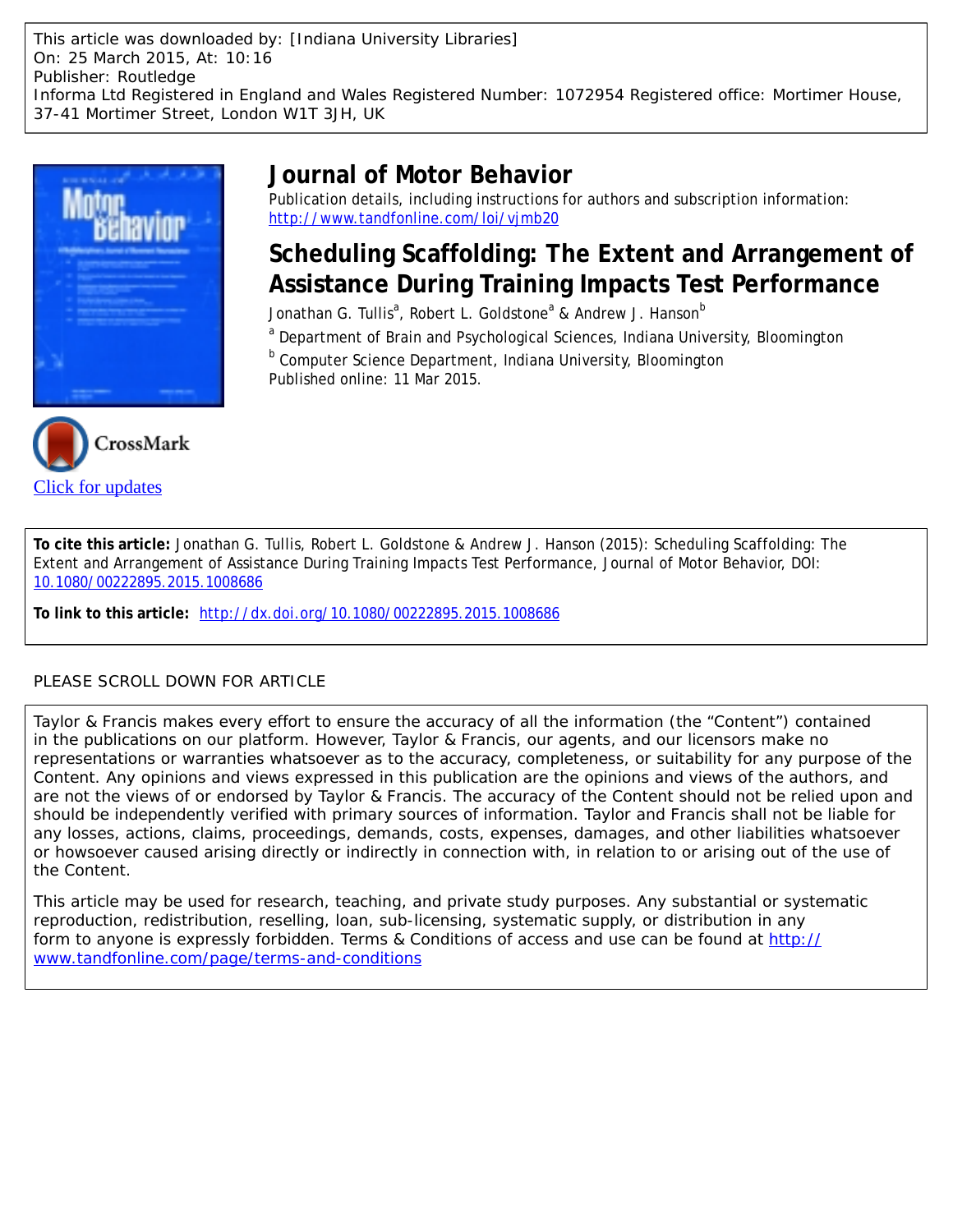## RESEARCH ARTICLE Scheduling Scaffolding: The Extent and Arrangement of Assistance During Training Impacts Test Performance

Jonathan G. Tullis<sup>1</sup>, Robert L. Goldstone<sup>1</sup>, Andrew J. Hanson<sup>2</sup>

<sup>1</sup>Department of Brain and Psychological Sciences, Indiana University, Bloomington. <sup>2</sup>Computer Science Department, Indiana University, Bloomington.

ABSTRACT. Various kinds of assistance, including prompts, worked examples, direct instruction, and modeling, are widely provided to learners across educational and training programs. Yet, the effectiveness of assistance during training on long-term learning is widely debated. The authors examined how the extent and schedule of assistance during training on a novel mouse movement task impacted unassisted test performance. Learners received different schedules of assistance during training, including constant assistance, no assistance, probabilistic assistance, alternating assistance, and faded assistance. Constant assistance led to better performance during training than no assistance. However, constant assistance during training resulted in the worst unassisted test performance. Faded assistance during training resulted in the best test performance. This suggests that fading may allow learners to create an internal model of the assistance without depending on the assistance in a manner that impedes successful transfer to unassisted circumstances.

Keywords: scaffolding, assistance dilemma, training, guidance

nstructors face countless choices when designing learning<br>environments to effectively support student learning. A nstructors face countless choices when designing learning fundamental unanswered question in education design is how much and what kind of assistance learners should receive during training to promote eventual unassisted performance. With multiple cognitive theories predicting when assistance will be beneficial, and conflicting empirical results about the effects of assistance, debate continues about how, when, and if support should be given to learners during training. In the current experiment, we explored how the presence and schedule of assistance during training in a novel mouse movement task affected later unaided performance on the task.

Various kinds of assistance are frequently used across educational and training programs, including cues, prompts, partial solutions, worked examples, direct instruction, reciprocal teaching, gestures, and modeling. However, the amount, type, and schedule of assistance needed to best promote long-term learning and retention is greatly debated, with some arguing for significant assistance (Kirschner, Sweller, & Clark, 2006; Mayer, 2004), some arguing for little assistance (Jonassen, 1991; Steffe & Gale, 1995), and some arguing for moderate and adaptive assistance (Koedinger, Pavlik, MacLaren, & Aleven, 2008). Finding the appropriate balance between giving and withholding information relevant to students' learning processes has been named the assistance dilemma (Koedigner & Aleven, 2007). Koedinger et al. argued that both high and low assistance can lead to good and bad learning outcomes.

When high assistance leads to good learning outcomes, the aid is labeled a scaffold but when it leads to bad learning outcomes, the aid is labeled a crutch. When low assistance leads to good learning outcomes, the instructional design is called a desirable difficulty with a high germane load (Paas, Renkl, & Sweller, 2003). When low assistance leads to bad learning outcomes, the instructional design is labeled an undesirable difficulty with a high extraneous load. However, little is known about why different types of assistance result in good or bad learning outcomes. In fact, what qualitative conditions and quantitative parameters define how assistance affects long-term learning outcomes is a fundamental open question in learning and instructional science (Koedinger & Aleven, 2007). In the next two sections, we review theories and evidence suggesting that assistance either impairs or supports robust learning. Unlike prior research, we specifically study assistance that can be provided simultaneously with a learner's unrestricted actions and examine how that assistance should be designed.

## The Costs of Assistance

Several theories suggest that assistance during early training may become a crutch and impair learning and skill acquisition. The guidance hypothesis in motor learning suggests that assistance often has strong performance-enhancing effects during practice. Yet, when assistance is withdrawn in retention or transfer tests, learners who practiced without it often outperform those who practiced with it (Salmoni, Schmidt, & Walter, 1984). Learners can overly depend on an aid during practice and neglect to process the intrinsic task cues that they will have to use when the aid is no longer available (Wulf & Shea, 2002). Many, therefore, recommend that assistance be used sparingly in order to avoid the detrimental effects on learning that are associated with too much guidance (Schmidt, 1991; Schmidt & Wrisberg, 2000).

The theory of desirable difficulties suggests that manipulations that maximize performance during training can be detrimental in the long term because they promote quick

Correspondence address: Jonathan G. Tullis, Department of Brain and Psychological Sciences, 1101 E. 10th St., Bloomington, IN 47405, USA. e-mail: jonathantullis@gmail.com

Color versions of one or more of the figures in the article can be found online at www.tandfonline.com/vjmb.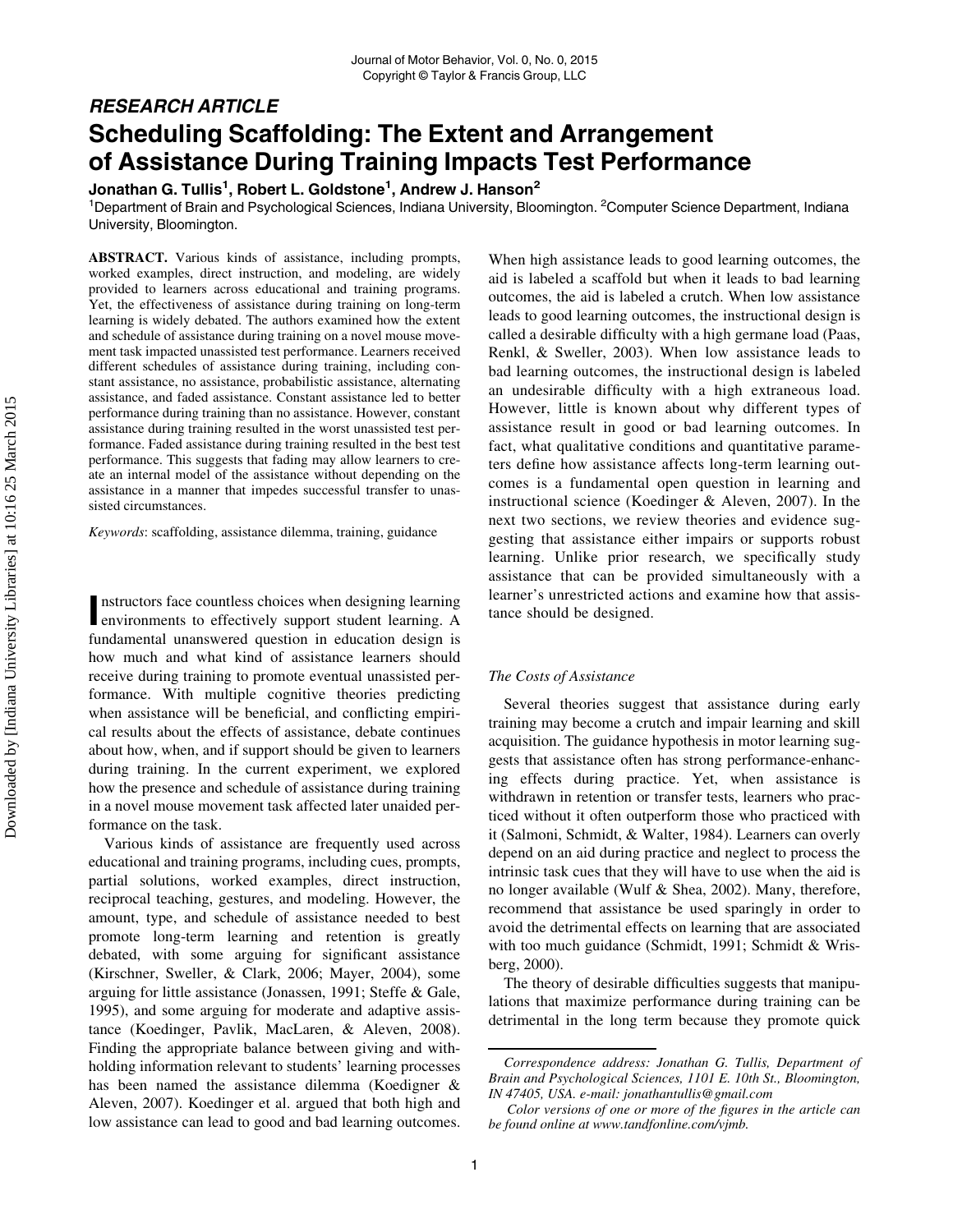forgetting of new information and skills (Schmidt & Bjork, 1992). According to this theory, withholding assistance can provoke more effortful learning, which fosters greater long-term learning and transfer. Similarly, providing less assistance may encourage learners to process the task more actively than if they receive high assistance throughout training (Paas, 1992; van Merrienboer, 1990).

Other theories posit that novice learners may not have enough prior knowledge to discern and understand the unique affordances of domain-specific assistance given during beginning instruction (Garner, 1974; Schwartz & Martin, 2004). Assistance provided early during training, then, may actually interfere with learning a new domain's rules (Kanfer & Ackerman, 1989) and schemata (Sweller, 1989). Instead of providing assistance to learners during their initial training, learners need time to generate conceptions, representations, and understandings (even if they are incorrect) before assistance can support their learning. Consistent with this idea, delaying corrective feedback often improves learning, in part because the delay encourages learners to generate their own predictions for what the feedback will be (Hattie & Timperley, 2007).

Finally, assistance may impair performance on unassisted trials because transfer from assisted to unassisted trials may be difficult. According to Thorndike's (1906) transfer by identical elements theory, transfer occurs to the extent to which original learning and transfer conditions share identical physical or psychological elements. Therefore, learners should perform best on a test that is identical to their training conditions. If learners have assistance during training, but none during the final test, transfer to this new situation will be impaired according to identical elements theory, and test performance may suffer.

Empirical evidence shows that assistance during training often impairs final test performance. Many studies examining motor learning reveal that providing too much guidance or feedback during training impairs later unassisted test performance. For instance, in experiments where participants must move a lever a set distance, restricting participants' movements to that exact length during training leads to worse unrestricted test performance than allowing participants more freedom during training (Hagman, 1983; Winstein, Pohl, & Lewthwaite, 1994). Similarly, forcing learners' hand movements to mimic those made by experts results in good training performance, but leads to worse retention than unrestricted training (Baker, 1968; Feijen, Hodges, & Beek, 2010). Feedback about participants' performance is thought to be a similar kind of assistance during training, and often shows analogous results. A large number of studies show that reducing the frequency of feedback about learners' training performance degrades initial performance but enhances later test performance, as compared to conditions with more frequent knowledge of results (Schmidt, Young, Swinnen, & Shapiro, 1989; Weeks & Kordus, 1998; Winstein & Schmidt, 1990; Wulf & Schmidt, 1989).

As suggested by the theory of desirable difficulties, arranging initial learning to maximize training performance often results in poor test performance. When various training schedules are blocked rather than spaced, acquisition is improved, but final test performance declines (Baddeley & Longman, 1978). Similarly, acquisition performance improves when variability during training is minimized, but transfer performance declines (Kerr & Booth, 1978). Delaying explicit instruction about the structure of the task can also enhance learning, presumably because early explicit instruction interferes with the development of learners' own exploration of the situation (Green & Flowers, 1991; Slamecka & Graf, 1978). Finally, assistance during training can impair test performance because learners have great difficulty transferring from the training to the test when training is even slightly different than the test (e.g., Gick & Holyoak, 1980; Weisberg, DiCamillo, & Phillips, 1985).

## The Benefits of Assistance

While some theories suggest that assistance during training is likely to impair test performance, theories of the zone of proximal development (Vygotsky, 1978) and reminding (Ross, 1987) suggest that assistance during training should result in the most robust learning outcomes. According to the theory of the zone of proximal development, learning mostly occurs in the region between a student's present level of understanding and their higher level of potential development (Vygotsky, 1978). Assistance during training, labeled a scaffold, extends the zone of proximal development and fosters greater student progress by making complex tasks more accessible, manageable, and tractable (Rogoff, 1990). Scaffolds can reduce the cognitive load placed on the learner by decomposing tasks into simpler steps and reducing search and execution costs (Ward & Sweller, 1990). Reducing the search and execution costs of problem solving through a scaffold frees cognitive resources, which can be used to learn more about the specific solution methods, acquire schema, and improve performance (Sweller, 1990; Ward & Sweller, 1990). These arguments are echoed by proponents of errorless learning (Terrace, 1963a, 1963b).

According to reminding theory, assistance during training promotes robust learning because it reduces errors and floundering during initial learning (Benjamin & Tullis, 2010; Hintzman, 2004; Ross, 1987; Tullis, Braverman, Ross, & Benjamin, 2014; Tullis, Benjamin, & Ross, 2014). The initial learning episodes are especially important because later episodes may remind learners of earlier episodes. If the initial learning episodes are incorrect, they may be brought back to mind during later problem solving, strengthened by this reminding, and ultimately inhibit the correct schemata from fully forming (Bassok & Holyoak, 1989).

Evidence suggests that providing learners with assistance during training improves learning outcomes across a variety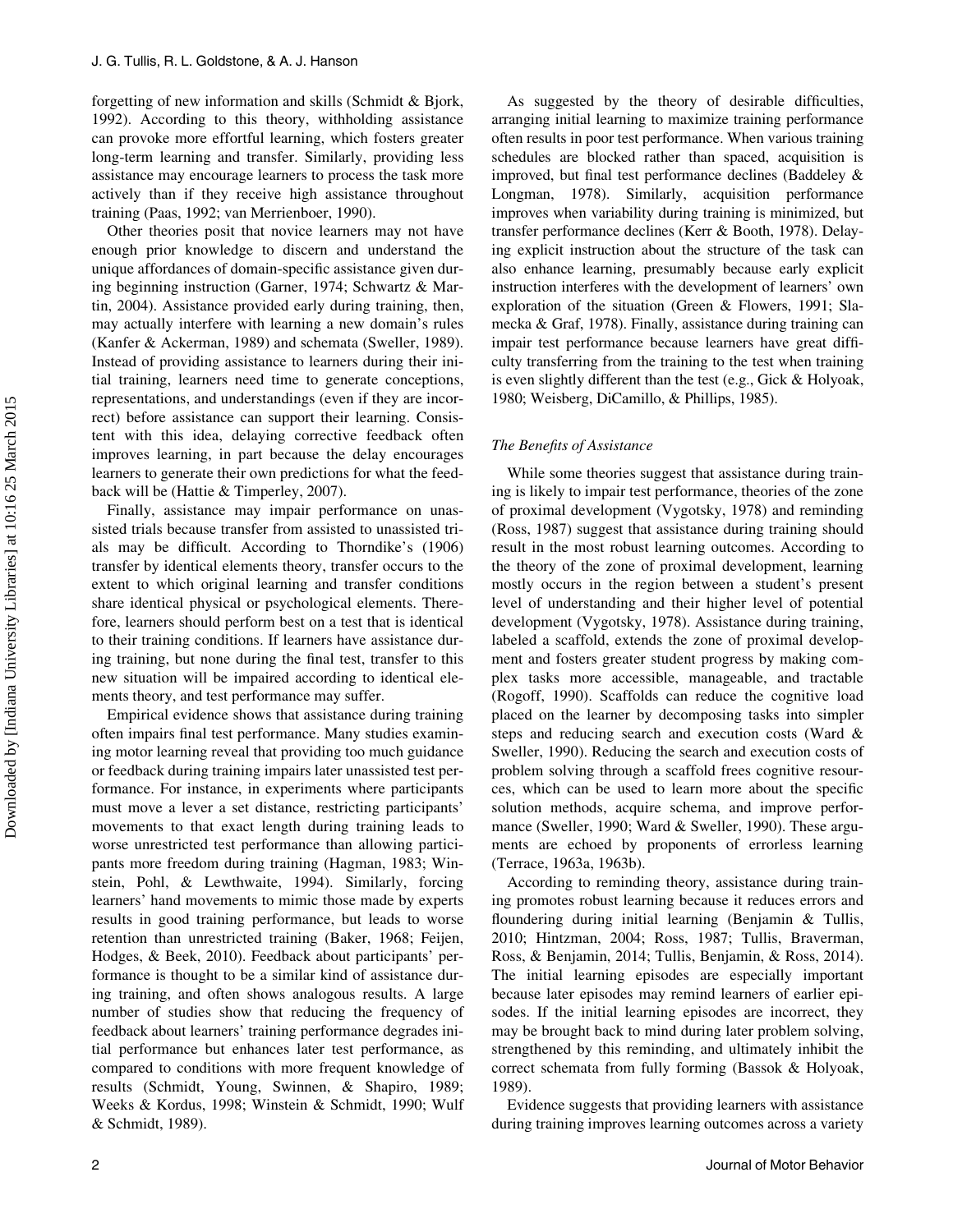of domains including simple motor tasks (Winstein & Schmidt, 1990), math (Carroll, 1994), physics (Ward & Sweller, 1990), fashion design (Rourke & Sweller, 2009), debate (Jonassen & Kim, 2010), and even skiing (Burton, Brown, & Fischer, 1984). For instance, providing learners with worked examples (including the problem formation, solution steps, and final answers) during initial learning improves both performance on new problems (Atkinson, Derry, Renkl, & Wortham, 2000; Paas, 1992; Renkl, 2002; Sweller & Cooper, 1985) and learning efficiency (Paas & Van Merrienboer, 1994) compared to pure problem solving. Conceptual assistance during training has also been shown to improve training and transfer performance. For example, children who were given an elementary explanation of the theory of refraction hit targets under water more accurately both during training and when the depths of the targets were changed than those without the theoretical instruction (Hendrickson & Schroeder, 1941; Judd, 1908).

Finally, some theories suggest that assistance is most beneficial when it is provided during initial training, but faded away during later training. Scaffolds, according to the zone of proximal development theory, should be adaptive and temporary (Vygotsky, 1978). Assistance during training should be withdrawn in order to transfer the responsibility from the scaffold to the learner through a process of internalization (Stone, 1998). Similarly, in the cognitive apprenticeship model, support should be faded away to successively approximate mature practice and ensure that the trainee can work independently after the support has been removed (Collins, Brown, & Newman, 1987). Reminding theory also suggests that the testing trials need to be similar enough to the training that the learner can use the training during the test. Fading away external support may support long-term learning because it can reduce the cognitive redundancy effect (Kalyuga, Ayres, Chandler, & Sweller, 2003). As learners' expertise grows, they no longer need assistance provided to them; in fact, coordinating their mental representation with the redundant external support may waste cognitive resources and impair performance.

Therefore, gradually fading away the external support may foster better learning by eliminating the need to coordinate the internalized mental representation with the external support (Fyfe, McNeil, Son, & Goldstone, 2014).

Recent evidence reveals the advantages of fading away external support during training. For example, fading away assistance during training in a motor learning task produces better retention and transfer performance than constant assistance (Winstein & Schmidt, 1990; Wulf & Schmidt, 1989). When given control over their levels of support during motor learning, learners choose to have high levels of assistance during initial training and slowly fade away this support (Hartman, 2007; Wulf & Toole, 1999). Importantly, the group with this faded schedule of assistance outperformed a control group, which has no control over their schedule of assistance. Fading away worked examples by removing a step from each consecutive studied example also produces greater transfer performance (Atkinson, Renkl & Merrill, 2003; Kalyuga & Sweller, 2004; Renkl, Atkinson, & Grosse, 2004) and more efficient learning (Schwonke et al., 2007) than alternating between worked examples and pure problems. Students even learn more about the principles that were faded away than those that were consistently present (Renkl et al., 2004).

Adaptive scaffolding is another means of fading assistance; as a student's expertise grows, less support is provided. Research suggests that adaptive tutoring (based on a student's performance) leads to better long-term learning on long-division math problems than either high or medium assistance conditions (Pratt & Savoy-Levine, 1998). A summary of the arguments for and against assistance during training is presented in Table 1.

#### The Present Experiment

In the present experiment, we examined how the amount and schedule of assistance during training on a novel mouse movement task impacted unassisted test performance. Learners manipulated a computer mouse so that the

| In support of          | Theory                         | Argument                                                                                                           |
|------------------------|--------------------------------|--------------------------------------------------------------------------------------------------------------------|
| Minimal assistance     | Desirable difficulties         | More effortful training produces better retention                                                                  |
|                        | Guidance hypothesis            | Learners overly depend on assistance and neglect self-generated<br>understanding                                   |
|                        | Transfer by identical elements | Training should exactly match test circumstances                                                                   |
|                        | Active processing              | Less assistance prompts learners to be more cognitively active                                                     |
| Substantial assistance | Reminding theory               | Reducing errors during initial learning is vital                                                                   |
| (faded assistance)     | Zone of proximal development   | Scaffolding frees cognitive resources to better learn problem solutions                                            |
|                        | Cognitive apprenticeship       | Assistance should be faded to successively approximate testing                                                     |
|                        | Cognitive redundancy effect    | As learners develop internal mental representations, external assistance<br>should be faded so as not to interfere |

TABLE 1. A Summary of Arguments For and Against Assistance During Training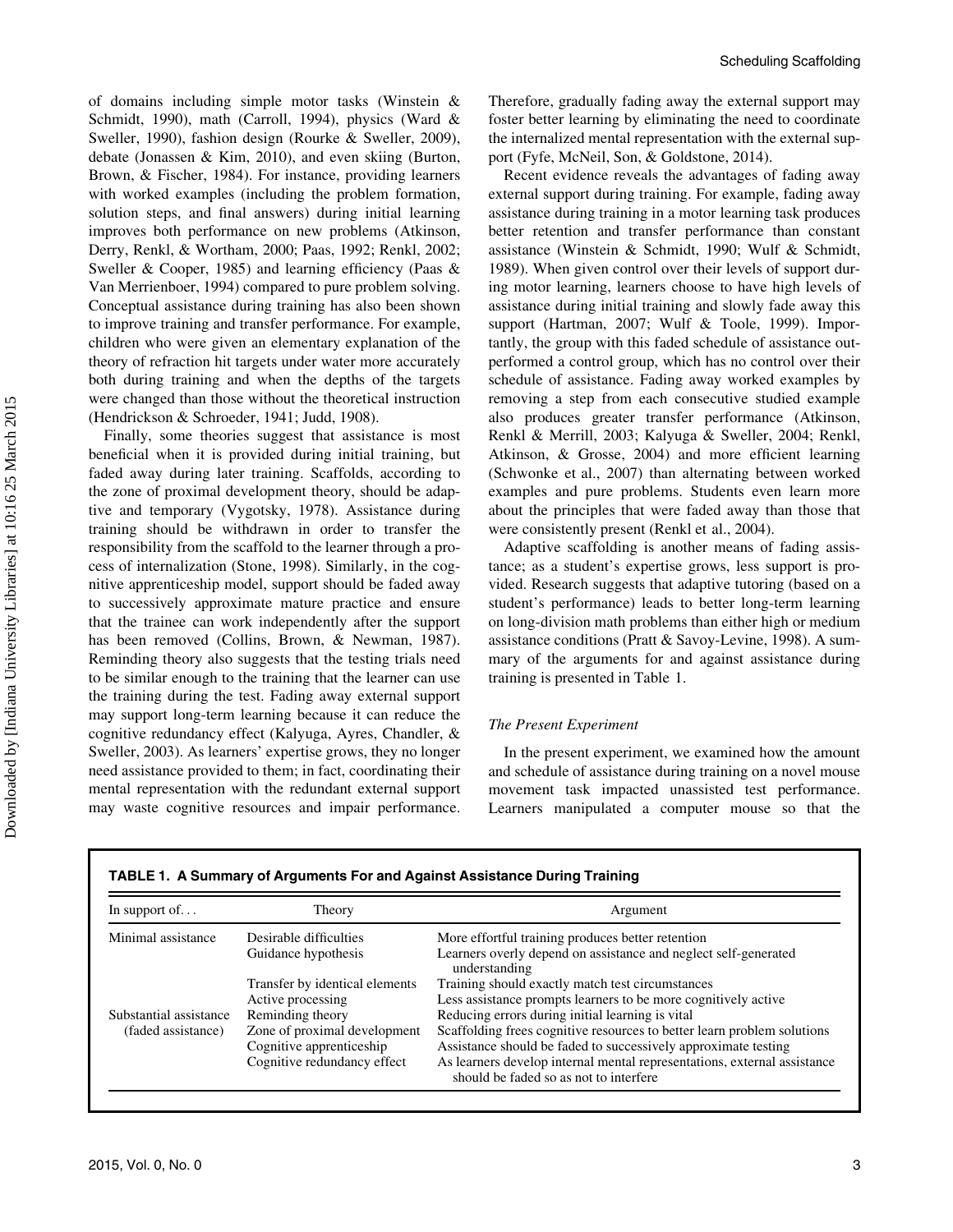corresponding on-screen cursor entered the goal box as quickly as possible. The cursor was rotated  $90^\circ$  clockwise around the center of the screen from the mouse position. Similar mouse transformation tasks have been recently used to investigate the acquisition of internal models across brain regions (Imamizu, Kuroda, Miyauchi, Yoshioka, & Kawato, 2003; Imamizu et al., 2000). The position of the mouse was displayed on some trials as assistance for the learners. Learners received different schedules of assistance, including the mouse position always being indicated, never being indicated, probabilistically indicated, indicated on every other trial, and faded away during training.

The assistance we utilized in this motor task differed from that used across the existing literature. First, in the existing motor guidance literature, assistance frequently restricts participants' movements to the correct motions so that participants cannot make errors or sample the full range of responses. In our paradigm, participants could explore the problem space as freely during scaffolded trials as during unscaffolded trials. This freedom during training allowed us to uniquely track performance over the course of both assisted and unassisted training. Second, in experiments examining knowledge of results, guidance is provided after a participant completes the motor movement; the assistance we provided occurred during the training trials themselves. This distinction is important because presenting feedback after a trial may prevent participants from assessing their own performance and developing metacognitive monitoring skills during training. Third, in the prior motor movement literature, assistance is either present or not present during each trial. One of the schedules of assistance that we test involves slowly fading it away rather than just having it be present or absent. This unique feature allowed us to easily vary the type and schedule of assistance provided to learners and to examine the impact of different schedules of support on both training and test performance, even when the total number of scaffolded trials was equivalent.

The three main questions we seek to answer are the following: (a) Does the presence of concurrent, nonrestrictive assistance during learning create a crutch that impairs unassisted test performance?; (b) Can fading support during training foster better performance than never presenting help?; and (c) Can the schedule of support, even when the number of assisted trials is equal, impact final performance?

Our rotated mouse-cursor mapping task was used as a model task for studying the role of assistance because pilot studies showed that the presence of a simple visual scaffold could dramatically improve performance. Figure 1C shows an unscaffolded trial in which, for example, as the participant moves the mouse to the right, the cursor moves downward, and downward mouse movements translate to leftward movements of the cursor. This counterintuitive and frustrating action-effect mapping was appreciably ameliorated by indicating the mouse's unrotated position with a white square and lines connected to the center, which showed the rigid, deterministic relationship between mouse and cursor positions, as shown in Figure 1A. With the white square and connecting geometric line structure present, participants could typically rapidly control the black square. Participants can explicitly see the rigid relationship between the mouse movement and the cursor movement during scaffolded trials. This may reduce the cognitive load placed on participants because they do not need to mentally calculate the mouse location. Consequently, learners can develop more efficient movement strategies during scaffolded trials than unscaffolded trials. The task thus features a scaffold that affords a powerful performance advantage, but which also can potentially be internalized and imagined by participants so that it no longer needs to be physically present. The assistance dilemma question as instantiated in this task becomes, "How can the scaffolding box and lines be presented in such a way that it helps learners acquire the counterintuitive actioneffect mapping but also so that learners eventually learn to



FIGURE 1. The different trials a participant experienced. The goal square appeared in a random location between the dashed rings (which were not shown to participants) on each trial.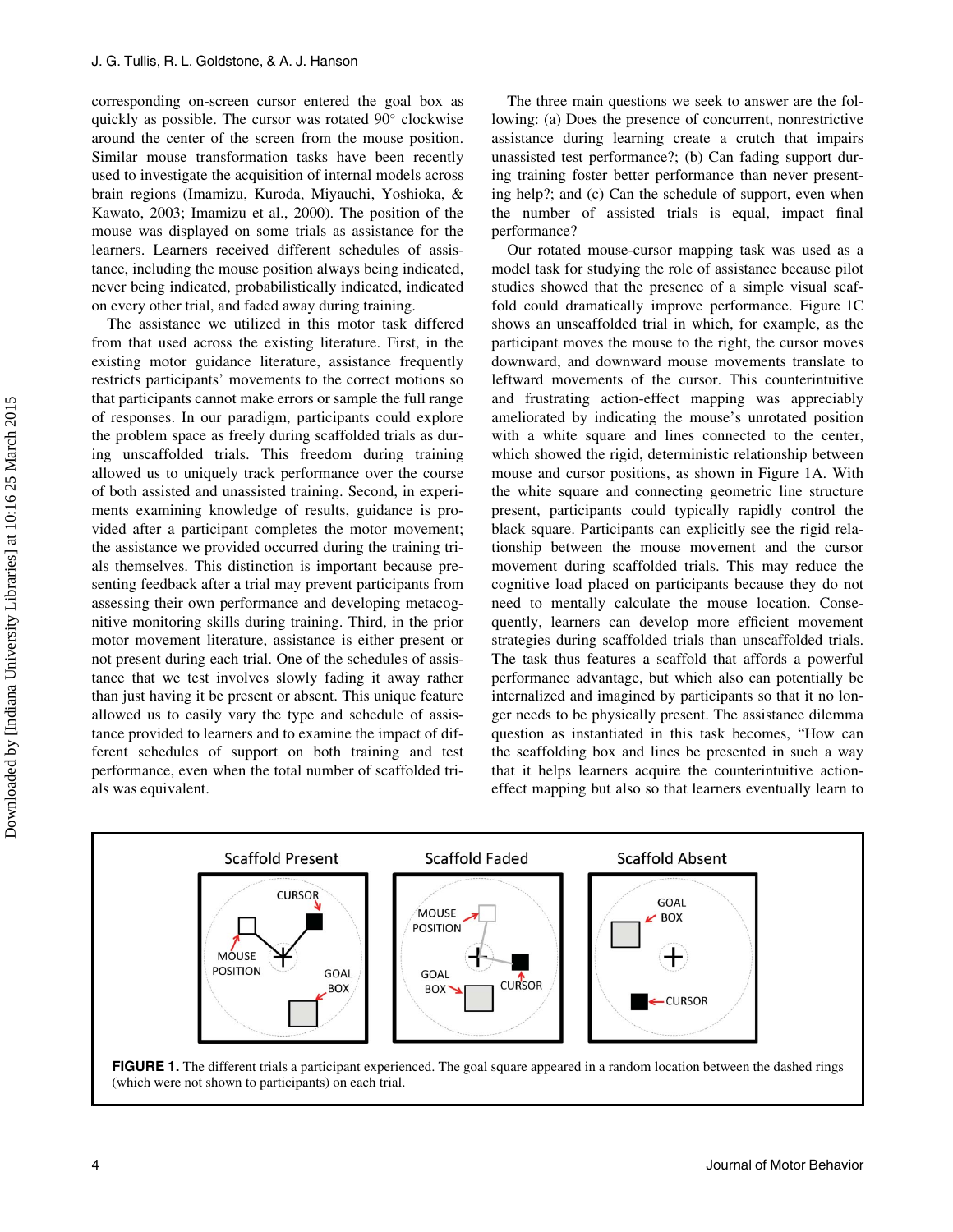generate the scaffold themselves rather than always relying on its physical presence?"

#### Method

#### Participants

Two hundred introductory level psychology students at Indiana University participated in exchange for partial course credit.

#### Procedure

The experiment was programmed in Matlab (The Math-Works, Natick, MA) using the Psychophysics Toolbox (Brainard, 1997). Participants completed the experiment across 10 different computers in individual testing booths. Participants were tasked to move the mouse so that an onscreen cursor (represented by a small black box) entered the goal square as quickly as possible. However, the movement of the cursor was a transformation of the movement of the mouse. While many transformations could have been employed, we chose a transformation for which the movement of the cursor was rotated  $90^\circ$  from the middle of the screen clockwise from the mouse movement. For instance, if the mouse was directly above the center of the screen and the subject moved the mouse right, the cursor would be directly right of the screen center and would move down. With the center of the screen at  $(0, 0)$ , the relationship between the cursor position and the mouse position was:

```
cursor<sub>x</sub> = mouse<sub>y</sub>cursor_v = - mouse<sub>x</sub>
```
An interactive, web-based example of the mouse transformation is located at http://www.indiana.edu/~pcl/cursor/ cursor.html (within this demonstration, press  $d$  to see the scaffold and  $n$  to hide it). Participants were not told what the relationship was between the mouse's movement and the cursor's movement.

For each trial, the cursor appeared in middle of the screen and a goal square appeared in a random location within a ring centered at the middle of the screen, as shown in Figure 1. Once the subject moved the cursor into the goal square, both the cursor and the goal square disappeared. Participants clicked the mouse to begin the next trial whenever they were ready. Then the goal square would appear in a new random location within the ring and the cursor would appear in the center of the screen. The time needed to reach the goal square was recorded. Participants completed 60 training trials and 30 test trials.

During the training trials, the position of the mouse was sometimes indicated on the screen by an unfilled box connected by a line to the center point of the screen, as shown in Figure 1A. Whether the position of the mouse was displayed during training depended on the condition of the

subject. Participants were alternately assigned to five between-participants training conditions: the scaffold was (a) always present, (b) never present, (c) faded away, (d) probabilistically present, or (e) alternated on and off. For the faded away condition, the mouse indicator faded from black to gray to absent across the 60 training trials. The fading of the mouse indicator followed the equation: contrast  $= 1/j$ , where j  $=$  trial number. The mouse indicator was largely invisible by the 40th trial. The quick initial fading was implemented to encourage internalization of the scaffold, because, in pilot experiments, slower linear fading resulted in an easily visible scaffold throughout the training trials. In the probabilistically present condition, the probability that the mouse position was indicated on each trial dropped off linearly from 1 to 0 across the 60 training trials. On average, then, participants in the probabilistically present condition received assistance on half of their training trials. This condition was included based on the theory that scaffolding should tend to be removed over time to avoid overreliance on it. Finally, in the alternating condition, the position of the mouse was indicated on all odd trials but not on even trials. This condition was included because many previous studies have compared pure problem solving (no assistance) with alternating between worked examples and problem solving (alternating assistance).

After completing the training trials, participants were asked to rate on a 6-point Likert-type how quickly they would be able to complete the test trials when the position of the mouse would not be present, with responses ranging from 1 (very slowly) to 6 (very quickly). This metacognitive question slightly delayed the unassisted test, which happened immediately after they entered their metacognitive judgment. Participants completed 30 test trials, which were exactly like the training trials but the scaffold was never present.

## Results

Completion times by block and condition are displayed in Figure 2. A 2 (training or test block)  $\times$  5 (training condition) mixed-design analysis of variance (ANOVA) on completion times revealed a significant interaction,  $F(4, 195) =$ 42.49,  $p < .001$ ,  $\eta^2$ <sub>partial</sub> = .18. The effect of the assistance condition, therefore, depended on whether the learner was being trained or tested. We tested how conditions impacted training and test performance separately. All  $t$  tests presented are two-tailed.

## Does Assistance Support Better Training Performance?

A one-way ANOVA on training performance revealed a significant effect of condition,  $F(1, 4) = 2.47$ ,  $p = .05$ ,  $\eta^2$  = .048). We tested whether the presence of the mouse with connecting lines reduced the time needed to reach the goal state. During training, the always present condition reached the goal state faster than the never present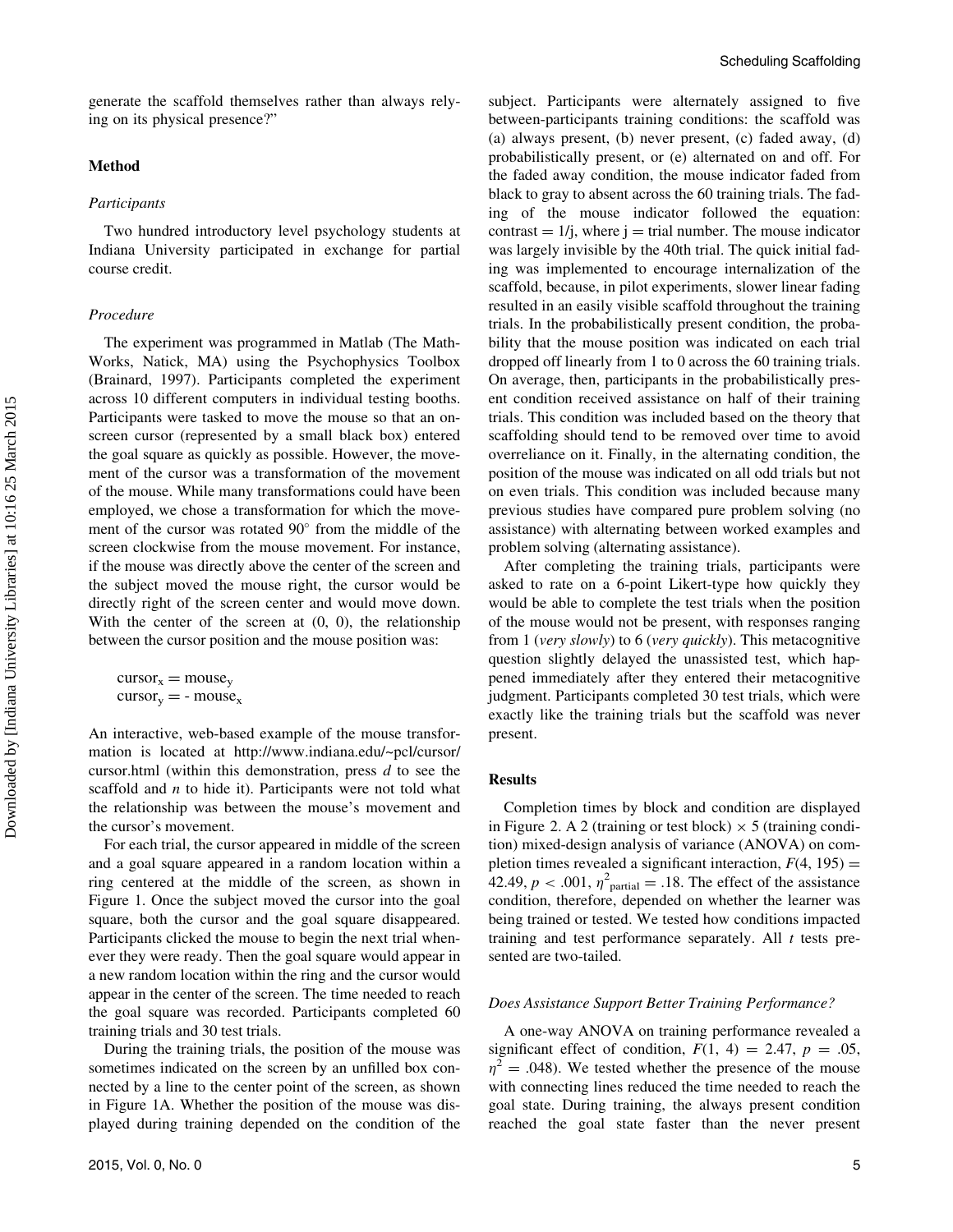

condition,  $t(78) = 2.49$ ,  $p = .01$ , Cohen's  $d = .69$ , as shown in Figure 2. Further, in the alternating condition, the present trials (the odd trials) were faster  $(M = 5.23 \text{ s}, SD = 1.44 \text{ s})$ than the absent trials (the even trials,  $M = 7.37$  s,  $SD =$ 3.40 s),  $t(39) = 4.43$ ,  $p < .001$ ,  $d = .71$ , as shown in Figure 6. These results confirm the strong intuition that the mouse indicator did, in fact, facilitate performance.

## How Does Training Condition Affect Unassisted Test Performance?

A one-way ANOVA on unassisted test performance revealed a significant effect of condition,  $F(1, 4) = 4.95$ ,  $p = .001$ ,  $\eta^2 = .092$ . We conducted planned, orthogonal contrasts between specific conditions' test times in order to minimize Type I error. First, we compared test performance



in the always present condition with all the other conditions to assess whether assistance in the always present condition became a crutch. The always present condition performed worse during the test than the group of all of the other conditions,  $t(198) = 3.67$ ,  $p < .001$ ,  $d = .52$ .

Second, we tested whether fading away assistance resulted in better test performance than never presenting assistance during training. Fading the scaffold away during learning resulted in faster test performance than never presenting the scaffold,  $t(78) = 2.50$ ,  $p = .03$ ,  $d = .57$ , as shown in Figure 4.

Finally, we tested whether the schedule of assistance impacted final performance when the overall amount of assistance was held constant. While both the probabilistic scaffold and the alternate scaffold provided assistance on half of the training trials, the assistance was displayed during early training in the probabilistic condition and evenly spread throughout training in the alternating condition. No significant difference was found between the probabilistically present versus the alternating conditions,  $t(78)$  = 0.88,  $p = .38$ ,  $d = .20$ .

## Does Training Condition Affect Metacognitive Predictions of Test Performance?

Finally, metacognitive predictions are displayed in Figure 5. We conducted planned comparisons among participants' ratings of their anticipated speed during testing. Participants in the never present condition expected to be faster than those in the faded condition,  $t(78) = 2.25$ ,  $p =$ .03,  $d = .51$ . Participants did not make differential predictions between the probabilistic and alternating conditions,  $t$  $(78) = 0.50$ ,  $p = .62$ ,  $d = .11$ . Interestingly, the fastest test performance was not predicted by learners in the fastest training group (the always present condition).

## **Discussion**

The amount and schedule of assistance provided to learners during training largely influenced test performance. Knowing the location of the mouse and connecting lines consistently improved training performance, but had a complicated relationship with unassisted test performance. Too much or too little support during training resulted in poorer test performance than fading away support during learning. Support was most beneficial for test performance when learners were given significant assistance that was slowly faded away during training.

Displaying the location of the mouse on the screen improved training performance. Learners more quickly moved the cursor to the goal when the location of the mouse was indicated during training. Evidence suggests that this assistance may be most beneficial to the poorest performing participants. The variability across participants in the never present condition was greater  $(SD = 3.12)$  than the variability across the participants in the always present

Downloaded by [Indiana University Libraries] at 10:16 25 March 2015

Downloaded by [Indiana University Libraries] at 10:16 25 March 2015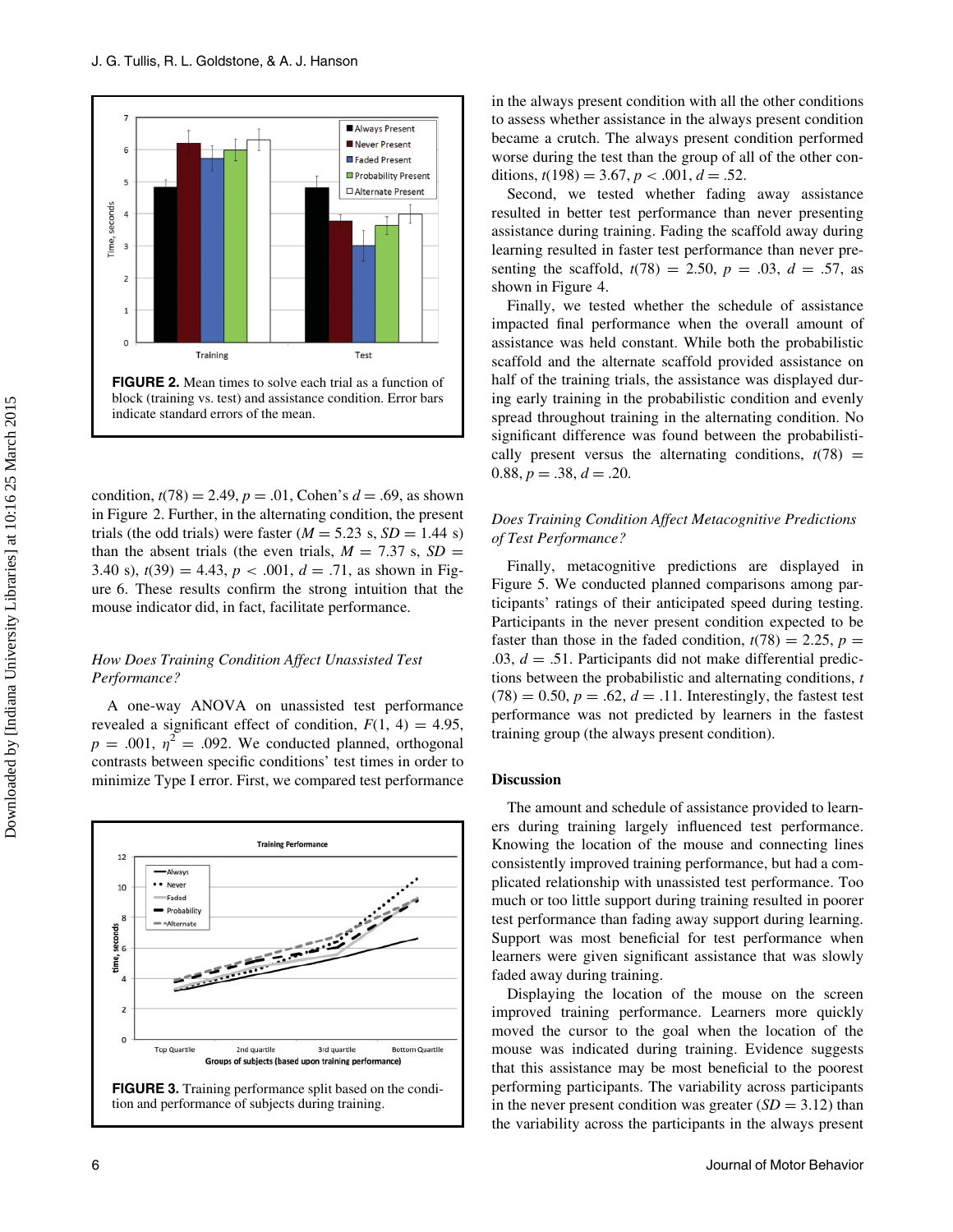

FIGURE 4. Mean times to solve each trial throughout the training trials and the immediately following test trials for the always, faded, and never present conditions. Error bars indicate standard errors of the mean.

condition (SD = 1.40),  $F(39, 39) = 1.81, p = .03$ . This suggests that assistance homogenized the performance of the always present participants; the worst participants likely benefited the most from assistance, which caused the variability among participants within the always present condition to drop, as displayed in Figure 3.

Even though constant assistance resulted in the best training performance, learners who enjoyed constant assistance during training performed worse than all other assistance schedules during the unassisted test. The concurrent and nonrestrictive assistance became a crutch on which learners relied; when the crutch was removed, learners' performance



dropped significantly. Learners heavily relied on the constant assistance and could not accomplish the task as easily when that assistance was removed. The visual scaffold assisted performance while present but only continued to support test performance if it had been slowly faded away throughout training. Learners who had some unassisted training trials performed better during the unassisted test because they began to learn how to accomplish the task without the external assistance. Reducing assistance throughout training, therefore, may prove to be a good example of a desirable difficulty that encourages more active processing during training and ultimately enhances long-term learning and transfer (Schmidt & Bjork, 1992). The results reveal disadvantages of guidance, even when that guidance does not restrict participants' opportunities to sample a wide range of responses (cf. Annett, 1959). Further, final performance was impaired even when assistance did not prevent participants from developing their own metacognitive monitoring skills during training.

Interestingly, there was a dissociation between participants' metacognition and test performance. For example, participants in the never present condition thought that they would do better during test than those in the faded condition, whereas actual test performance was better in the latter than in the former condition. Like other dissociations between performance and metacognition (e.g., Roediger & Karpicke, 2006; Simon & Bjork, 2001; Tullis, Finley, & Benjamin, 2013), this dissociation suggests caution in letting learners choose their own training regime. Even when they are trying to choose a regime to optimize future performance, learners may choose suboptimally. Further, this pattern of results suggests that learners' metacognitive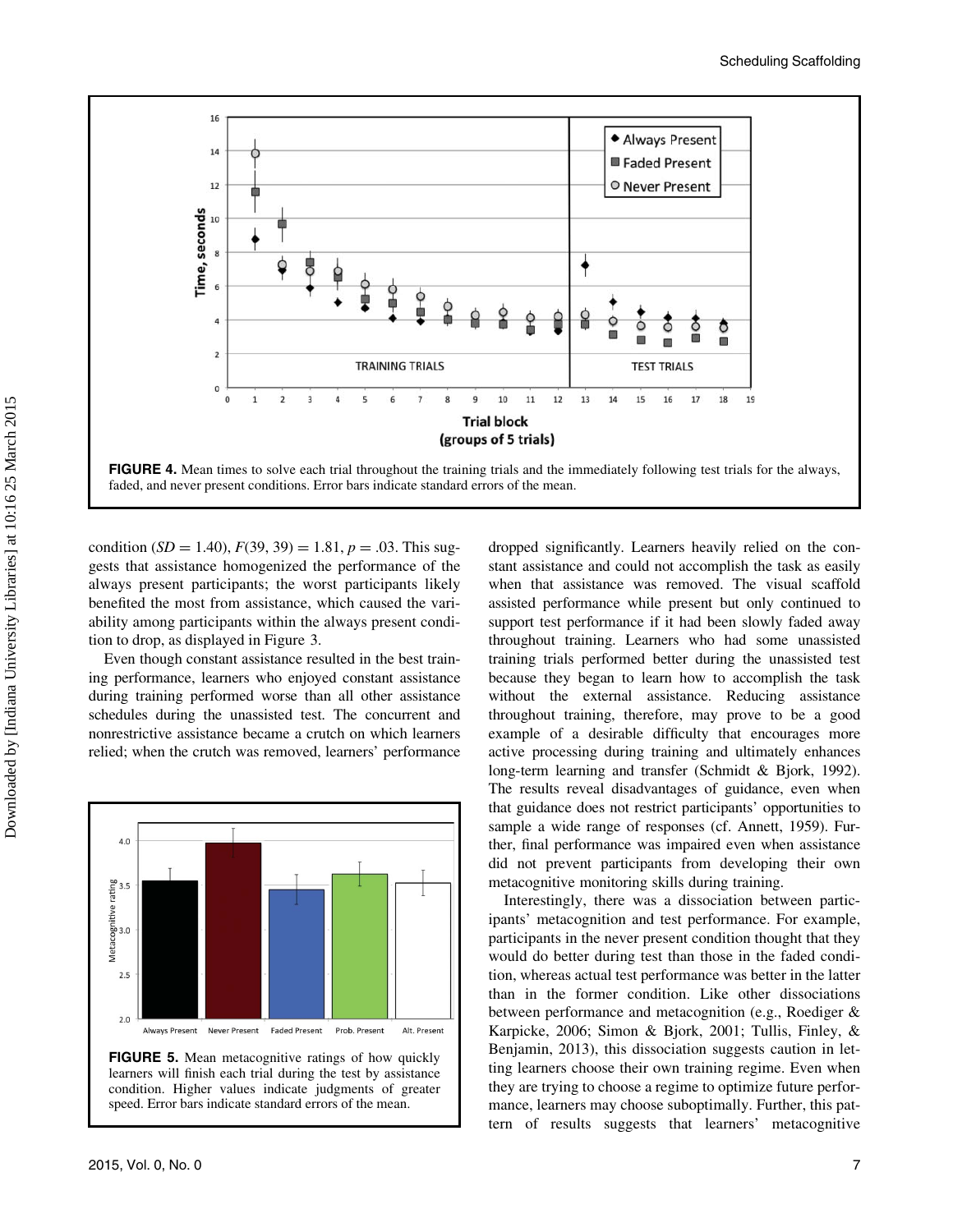predictions follow Thorndike's transfer by identical elements—participants believe they will be fastest when the training exactly matches testing.

Fading away the assistance during training led to the best test performance, as it resulted in the fastest mean performance on 24 of the 30 test trials. In fact, post hoc two-tailed t tests show that the fading condition had faster test performance than the alternating condition,  $t(78) = 2.89$ ,  $p =$ .005, and marginally faster performance than the probabilistic condition,  $t(78) = 1.86$ ,  $p = .07$ . Fading support may prove advantageous for several reasons. First, providing assistance at the beginning of training reduces errors during the initial learning. Initial learning may be very important because later trials may remind learners of earlier trials and reinforce those solutions (Ross, 1987). In errorless learning, learners do not confuse error responses with correct responses and do not experience distracting emotions associated with errors (Terrace, 1963a).

Second, fading may also help by providing insight into the structure of the task. Learners could use a perceptually available cue to aid their performance and support their understanding of the relationship between the cursor and their mouse movement. As this perceptual information is faded, learners may continue to respond on the basis of their acquired understanding of the action-effect relation (Terrace, 1963b). Quickly fading away assistance may have encouraged learners to internalize the assistance originally provided to them, and allowed them to solve the task expertly even when the assistance was completely removed (Collins et al., 1987; Stone, 1998). The importance of fading away the support is revealed by the poor test performance of the always present condition, wherein during training, learners could rely on the external support without internalizing it. The combination of reducing initial errors while gradually encouraging learner responsibility may prove to be the optimal training schedule.

Transfer by identical elements and specificity of learning theories suggest that the never present condition should perform best during the test because the never present condition had the most training with the exact task that learners faced during the test. However, the never present condition produced worse test performance than the fading away condition. Greater transfer occurred between dissimilar tasks (faded training and unassisted testing) compared to the exact same tasks (unassisted training and unassisted testing). This suggests that providing assistance to learners can improve performance on a slightly dissimilar task when the training task only gradually comes to approximate the transfer task. Performance on a transfer task, then, depends on both the similarity between training and test, the transition between training and test, and the learner's performance during the training task.

Encouraging internalization of the scaffold is difficult. Data patterns from the alternating and probabilistic conditions suggest that learners treated the assisted and unassisted trials as distinct and separate throughout training. In the alternating condition, performance jumps up and down as a function of whether support was provided, as shown in the left panel of Figure 6. Further, learning curves for the probabilistically indicated condition reveal two separate trajectories based on whether learners received assistance or not, as shown in the right panel of Figure 6. These clear patterns suggest that learners do not integrate across the two kinds of training trials. Rather, learners develop two distinct problem representations based on whether support is present or not. Only the learners in the faded condition successfully combined the two mental representations into one during training. Why nonfading subjects apparently fail to construct a persistent mental model even though the mechanical model is presented to them remains a persisting puzzle. One likely lesson from these results is that simply making a scaffolding signal available to learners does not assure that the learners will make use of the signal to improve their learning when that signal is absent. Only when the signal becomes increasingly difficult to use, as in the faded condition, will the advantages of internalizing the signal be salient enough to compel learners to engage in this process. A possible generalizable implication for education is thus: to circumvent learners' inclination to use a signal as a crutch rather than a scaffold, design the signal to be progressively more difficult to use.



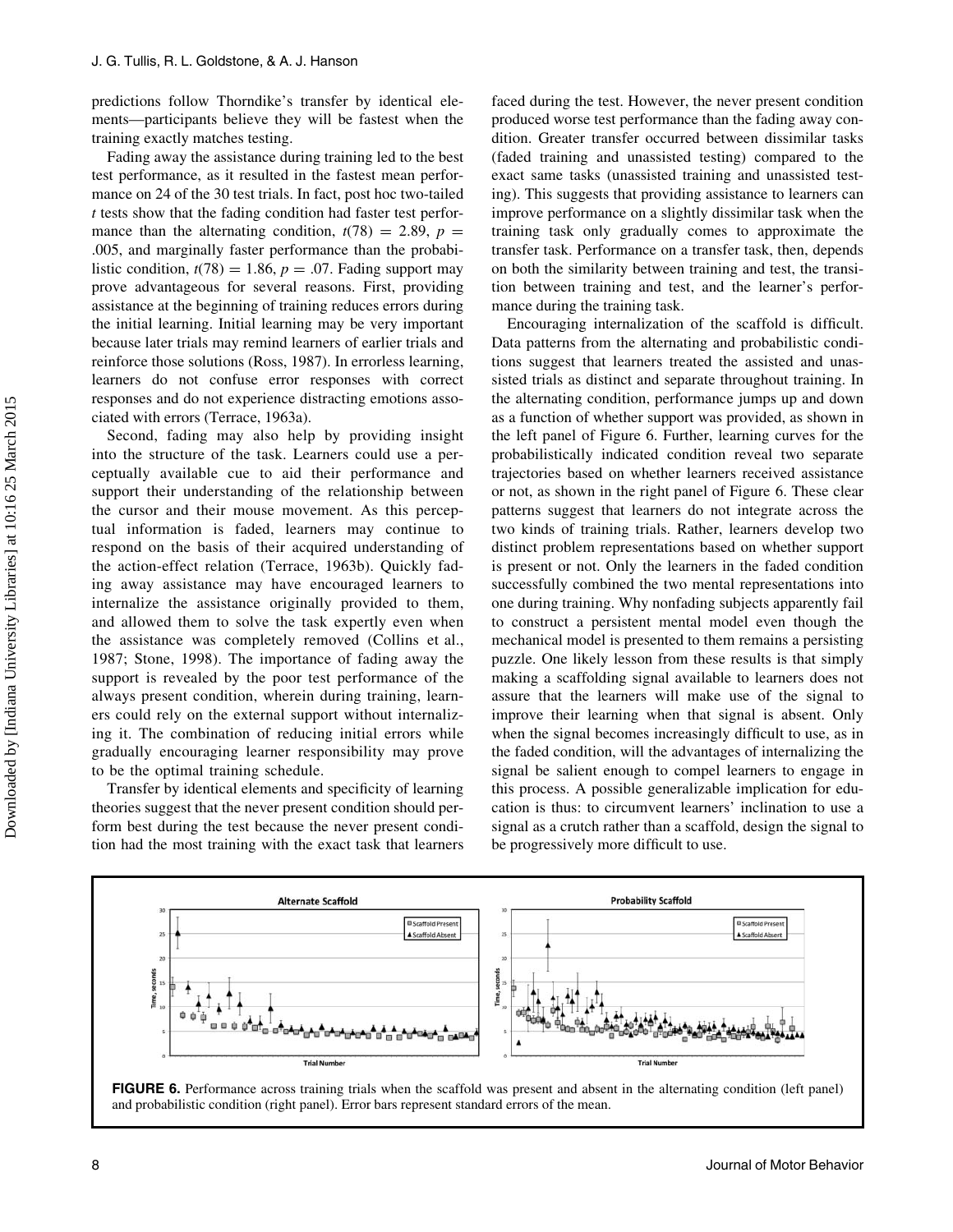One of the underlying difficulties that makes the assistance dilemma a dilemma is that one may need to provide assistance if learning is going to be at all efficient. However, given the laziness of learners, people may use the assistance as a crutch to improve momentary performance, rather than long-term learning (see Bjork & Bjork, 1992). For example, assuming that learners can acquire the relation between the scaffold and the cursor on the trails in which the scaffold was present and use that information to project the scaffold onto the screen when it was absent, learners in the alternating condition could have utilized the cue from the present trials to help them perform well on the absent trials. However, students appeared to lack either the metacognitive awareness or motivation to engage in such strategic learning. In the faded condition, as the cue become harder to see and use, learners can simultaneously intuit the benefit of internalization and still have the cue physically present from which to learn, on the very same trial.

Finally, no significant differences were found between the alternating condition and the probabilistically indicated condition—the two schedules that had the same level of support. Learners in these two conditions received support on half of the training trials, but differed according to when the assistance was provided. In the alternating condition, assisted trials were evenly spread throughout training, while in the probabilistically indicated condition, they were concentrated toward the beginning of training. The equivalence of these conditions suggests that when the unassisted training trials occur may not largely matter in this paradigm. However, in these two conditions, the schedule of support was confounded with the number of transitions between support and no support; the alternating condition maximized the transitions between supported and unsupported trials, while the probabilistically indicated condition had many fewer of these transitions.

This rotated mouse-cursor mapping task easily allows for testing various questions about assistance during learning and transfer. The mouse movement task affords a simple means of measuring performance throughout training and testing, and assistance to learners can be smoothly scheduled in various ways. This task can be used to explore other unanswered questions about the assistance dilemma, such as how various levels of support impact performance on a more dissimilar transfer task (e.g., where the cursor movement is a different transformation of the mouse movement). Further, the task can be modified to assess whether various schedules of assistance encourage learners to internalize the scaffold during training. The mouse movement task, however, is a rather simple task, and the results of this study may have limited generalizability to more complex skills and complex knowledge (Wulf & Shea, 2002). The simple instructional principles derived from these results, then, may be most applicable to such tasks as building mnemonic fluency (Koedinger, Corbett, & Perfetti, 2012).

Using a tightly controlled experiment, we have begun to characterize the qualitative conditions involving assistance

that can aid instructors in making sound pedagogical decisions. The complex relationship between the amount and schedule of assistance during training and final test performance was revealed in a novel mouse movement task. Instructors must consider how much support they provide to students in order to optimize student learning. Instructors need to provide substantial assistance during training for difficult tasks, while simultaneously preparing learners for subsequent conditions in which no support is provided. Maximal levels of support during training may impair unassisted test performance because learners are not prepared for unsupported conditions. Specific schedules of reduced support (e.g., fading support during training) may foster strong test performance. Fading away assistance throughout training may reduce cognitive costs (e.g., initial errors and floundering) while providing cognitive benefits (e.g., actively engaging learners and encouraging learners to internalize the scaffold). Instructors need to make conscious choices about how much and when assistance is provided during training to support robust learning, and fading away assistance has the promise of substantially easing students' cognitive burdens while improving test performance.

## FUNDING

This research was in part supported by National Science Foundation REESE grant 0910218, and Institute of Education Sciences, U.S. Department of Education Grant #R305A1100060.

#### **REFERENCES**

- Annett, J. (1959). Learning a pressure under conditions of immediate and delayed knowledge of results. Quarterly Journal of Experimental Psychology, 11, 3–15.
- Atkinson, R. K., Derry, S. J., Renkl, A., &Wortham, D. (2000). Learning from examples: Instructional principles from the worked examples research. Review of Educational Research, 70, 181–214.
- Atkinson, R. K., Renkl, A., & Merrill, M. M. (2003). Transitioning from studying examples to solving problems: Effects of selfexplanation prompts and fading worked-out steps. Journal of Educational Psychology, 95, 774–783.
- Baddeley, A. D., & Longman, D. J. A. (1978). The influence of length and frequency of training session on the rate of learning to type. Ergonomics, 21, 627–635.
- Baker, C. H. (1968). An evaluation of guidance in learning a motor skill. Canadian Journal of Psychology, 22, 217–227.
- Bassok, M., & Holyoak, K. J. (1989). Interdomain transfer between isomorphic topics in algebra and physics. Journal of Experimental Psychology: Learning, Memory, and Cognition, 15, 153–166.
- Benjamin, A. S., & Tullis, J. G. (2010). What makes distributed practice effective? Cognitive Psychology, 61, 228–247.
- Bjork, R. A., & Bjork, E. L. (1992). A new theory of disuse and an old theory of stimulus fluctuation. In A. F. Healy, S. M. Kosslyn, & R. M. Shiffrin (Eds.), From learning processes to cognitive processes: Essays in honor of William K. Estes. Vol. 2 (pp. 35–67). Hillsdale, NJ: Erlbaum.
- Brainard, D. H. (1997). The psychophysics toolbox. Spatial Vision, 10, 433–436.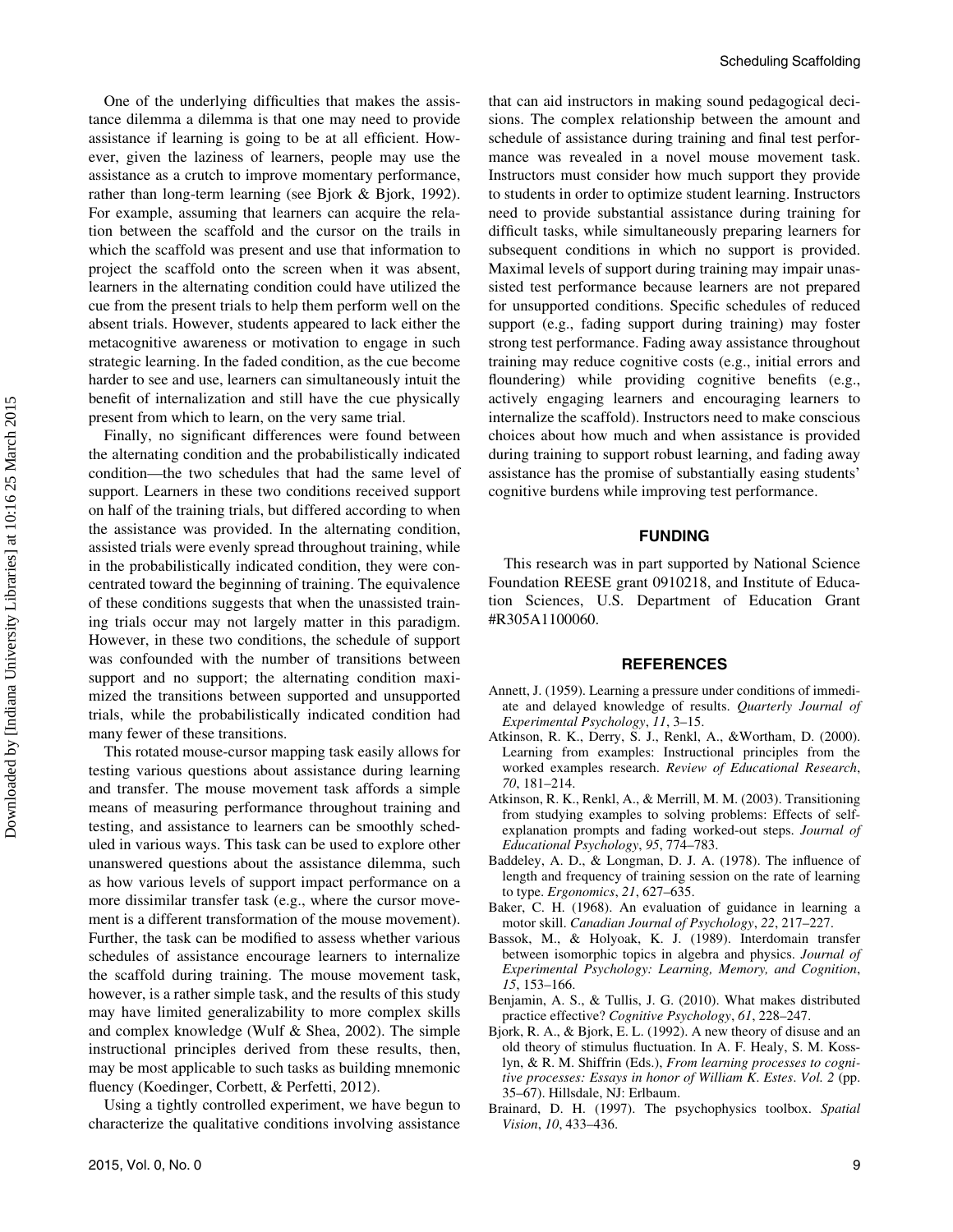- Burton, R. R., Brown, J. S., & Fischer, G. (1984). Skiing as a model of instruction. In B. Rogoff & J. Lave (Eds.), Everyday cognition: Its development in social context (pp. 139–150). Cambridge, MA: Harvard University Press.
- Carroll, W. M. (1994). Using worked examples as an instructional support in the algebra classroom. Journal of Educational Psychology, 86, 360–367.
- Collins, A., Brown, J. S., & Newman, S. E. (1987). Cognitive apprenticeship: Teaching the crafts of reading, writing, and mathematics. In L. B. Resnick (Ed.), Knowing, learning, and instruction: Essays in honor of Robert Glaser (pp. 453–494). Hillsdale, NJ: Erlbaum.
- Feijen, L., Hodges, N. J., & Beek, P. J. (2010). Acquiring a novel coordination skill without practicing the correct motor commands. Journal of Motor Behavior, 42, 295–306.
- Fyfe, E. R., McNeil, N. M., Son, J. Y., & Goldstone, R. L. (2014). Concreteness fading in mathematic and science instruction: A systematic review. Educational Psychology Review, 26, 9–25.
- Garner, W. R. (1974). The processing of information and structure. Potomac, MD: Erlbaum.
- Gick, M. L., & Holyoak, K. J. (1980). Analogical problem solving. Cognitive Psychology, 12, 306–355.
- Green, T. D., & Flowers, J. H. (1991). Implicit versus explicit learning processes in a probabilistic, continuous, fine-motor catching task. Journal of Motor Behavior, 23, 293–300.
- Hagman, J. D. (1983). Presentation- and test-trail effects on acquisition and retention of distance and location. Journal of Experimental Psychology: Learning, Memory, and Cognition, 9, 334–345.
- Hartman, J. M. (2007). Self-controlled use of a perceived physical assistance device during a balancing task. Perceptual and Motor Skills, 104, 1005–1016.
- Hattie, J., and Timperley, H. (2007). The power of feedback. Review of Educational Research 77, 81–112.
- Hendrickson, G., & Schroeder, W. H. (1941). Transfer of training in learning to hit a submerged target. Journal of Educational Psychology, 32, 205–213.
- Hintzman, D. L. (2004). Judgment of frequency versus recognition confidence: Repetition and recursive reminding. Memory & Cognition, 32, 336–350.
- Imamizu, H., Kuroda, T., Miyauchi, S., Yoshioka, T., & Kawato, M. (2003). Modular organization of internal models of tools in the human cerebellum. Proceedings of the National Academy of Sciences of the USA, 100, 5461–5466.
- Imamizu, H., Miyauchi, S., Tamada, T., Sasaki, Y., Takino, R., Putz, B., ... Kawato, M. (2000). Human cerebellar activity reflecting an acquired internal model of a new tool. Nature, 403, 192–195.
- Jonassen, D. H. (1991). Objectivism versus constructivism: Do we need a new philosophical paradigm? Educational Technology Research and Development, 39(3), 5–14.
- Jonassen, D. H., & Kim, B. (2010). Arguing to learn and learning to argue: Design justifications and guidelines. Educational Technology Research and Development, 58, 439–457.
- Judd, C. H. (1908). The relation of special training to general intelligence. Educational Review, 36, 28–42.
- Kalyuga, S., Ayres, P., Chandler, P., & Sweller, J. (2003). The expertise reversal effect. Educational Psychologist, 38, 23–31.
- Kalyuga, S., & Sweller, J. (2004). Measuring knowledge to optimize cognitive load factors during instruction. Journal of Educational Psychology, 96, 558–568.
- Kanfer, R., & Ackerman, P. L. (1989). Motivation and cognitive abilities: An integrative/aptitude-treatment interaction approach to skill acquisition. Journal of Applied Psychology, 74, 657– 690.
- Kerr, R., & Booth, B. (1978). Specific and varied practice of motor skill. Perceptual and Motor Skills, 46, 395–401.
- Kirschner, P. A., Sweller, J., & Clark, R. E. (2006). Why minimal guidance during instruction does not work: An analysis of the failure of constructivist, discovery, problem-based, experiential, and inquiry-based teaching. Educational Psychologist, 41, 75–86.
- Koedinger, K. R., & Aleven, V. (2007). Exploring the assistance dilemma in experiments with cognitive tutors. Educational Psychology Review, 19, 239–264.
- Koedinger, K. R., Corbett, A. T., & Perfetti, C. (2012). The Knowledge-learning-instruction framework: Bridging the science-practice chasm to enhance robust student learning. Cognitive Science, 36, 757–798.
- Koedinger, K. R., Pavlik, P., McLaren, B. M., & Aleven, V. (2008). Is it better to give than to receive? The assistance dilemma as a fundamental unsolved problem in the cognitive science of learning and instruction. In B. C. Love, K. McRae, & V. M. Sloutsky (Eds.), Proceedings of the 30th Annual Conference of the Cognitive Science Society (pp. 2155–2160). Austin, TX: Cognitive Science Society.
- Mayer, R. E. (2004). Should there be a three-strikes rule against pure discovery learning? American Psychologist, 59, 14–19.
- Paas, F. (1992). Training strategies for attaining transfer of problem solving skill in statistics: A cognitive load approach. Journal of Educational Psychology, 84, 429–434.
- Paas, F., Renkl, A., & Sweller, J. (2003). Cognitive load theory and instructional design: Recent developments. Educational Psychologist, 38, 1–4.
- Paas, F., & Van Merrienboer, J. J. G. (1994). Variability of worked examples and transfer of geometrical problem-solving skills: A cognitive-load approach. Journal of Educational Psychology, 86, 122–133.
- Pratt, M. W., & Savoy-Levine, K. M. (1998). Contingent tutoring of long-division skills in fourth and fifth graders: Experimental tests of some hypotheses about scaffolding. Journal of Applied Developmental Psychology, 19, 287–304.
- Renkl, A. (2002). Worked-out examples: Instructional explanation support learning by self-explanations. Learning and Instruction, 12, 529–556.
- Renkl, A., Atkinson, R. K., & Grosse, C. S. (2004). How fading worked solution steps works—A cognitive load perspective. Instructional Science, 32, 59–82.
- Roediger, H. L., & Karpicke, J. D. (2006). Test-enhanced learning: Taking memory tests improves long-term retention. Psychological Science, 17, 249–255.
- Rogoff, B. (1990). Apprenticeship in thinking: Cognitive development in social context. New York, NY: Oxford University Press.
- Ross, B. H. (1987). This is like that: The use of earlier problems and the separation of similarity effects. Journal of Experimental Psychology, Learning, Memory, and Cognition, 13, 629–639.
- Rourke, A., & Sweller, J. (2009). The worked-example effect using ill-defined problems: Learning to recognize designers' styles. Learning and Instruction, 19, 185–199.
- Salmoni, A. W., Schmidt, R. A., & Walter, C. B. (1984). Knowledge of results and motor learning: A review and critical reappraisal. Psychological Bulletin, 95, 355–386.
- Schmidt, R. A. (1991). Frequent augmented feedback can degrade learning: Evidence and interpretations. In J. Requin & G. E. Stelmach (Eds.), Tutorials in motor neuroscience (pp. 59–75). Dordrecht, the Netherlands: Kluwer.
- Schmidt, R. A., & Bjork, R. A. (1992). New conceptualizations of practice: Common principles in three paradigms suggest new concepts for training. Psychological Science, 3, 207–217.
- Schmidt, R. A., & Wrisberg, C. A. (2000). Motor learning and performance: A problem-based learning approach (2nd ed.). Champaign, IL: Human Kinetics.